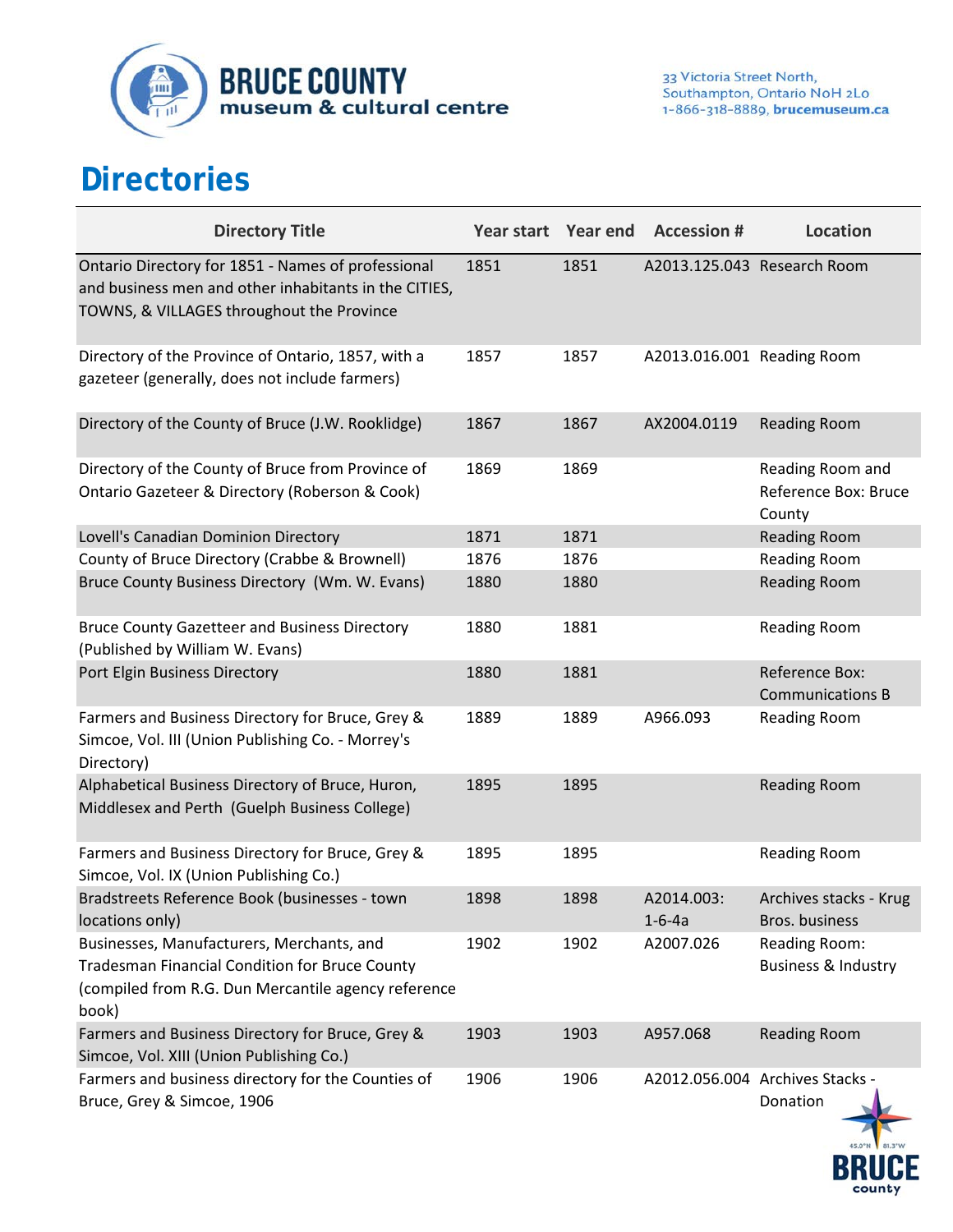

| <b>Directory Title</b>                                                                                                                                               | Year start Year end |      | <b>Accession #</b> | <b>Location</b>                              |
|----------------------------------------------------------------------------------------------------------------------------------------------------------------------|---------------------|------|--------------------|----------------------------------------------|
| Farmers and Business Directory for Bruce, Grey &<br>Simcoe, Vol. XVI (Union Publishing Co.)                                                                          | 1910                | 1910 |                    | Research Room                                |
| Bell Canada Telephone - Directory of Central Ontario,<br>including Hanover, Mildmay, Owen Sound,<br>Southampton, Tara, Walkerton and Wiarton                         | 1912                | 1912 | A955.037.001       | Archives stacks -<br>Donations               |
| Southampton Page of Official Directory for Bell<br>Telephone Co, Central Ontario                                                                                     | 1912                | 1912 | A955.037.002       | Archives stacks -<br>Donations               |
| Vernon's Farmers and Business Directory for Bruce,<br>Grey & Simcoe, 1914                                                                                            | 1914                | 1914 |                    | A2016.089.001 Archives stacks -<br>Donations |
| Southampton Cottagers (The Beacon newspaper,<br>August 9, 1917 lists cottage names and<br>owners/guests)                                                             | 1917                | 1917 |                    | Reference Box:<br><b>Communications A</b>    |
| <b>Elmwood Telephone Directory</b>                                                                                                                                   | 1941                | 1941 |                    | Reference Box:<br><b>Communications A</b>    |
| South Bruce Rural Telephone Company - Telephone<br>Book (Bellmore, Mildmay, Teeswater)                                                                               | 1941                | 1941 | 2004.019           | 2004 Donations                               |
| Bell Telephone Company - Telephone Book: Owen<br>Sound, Chesley, Dundalk, Flesherton, Markdale, Tara,<br>Wiarton and surrounding territory                           | 1943                | 1943 |                    | Reference Box:<br><b>Communications A</b>    |
| Official Directory of the Bruce Municipal Telephone<br>System (Exchanges at Kincardine, Paisley, Port Elgin,<br>Tiverton, Underwood) (BMTS)                          | 1944                | 1944 |                    | Reference Box:<br><b>Communications A</b>    |
| Huron & Kinloss Municipal Telephone System<br>Directory                                                                                                              | 1947                | 1947 | A998.015.004       | 1998 Donations                               |
| Bell Telephone Company - Telephone Book: Durham,<br>Hanover, Harriston, Walkerton, Wingham and<br>surrounding territory (including Cargill & Lucknow)                | 1950                | 1950 | A2007.037          | 2007 Donations                               |
| South Bruce Rural Telephone Company - Telephone<br>Book (Bellmore, Mildmay, Teeswater)                                                                               | 1950                | 1951 | 2004.019           | 2004 Donations, Box 3                        |
| Bell Telephone Company Telephone Book - Owen<br>Sound, Chesley, Dundalk, Flesherton, Lion's Head,<br>Markdale, Tara, Tobermory, Wiarton and surrounding<br>territory | 1954                | 1954 | A2015.082          | Archives stacks -<br>Donations               |

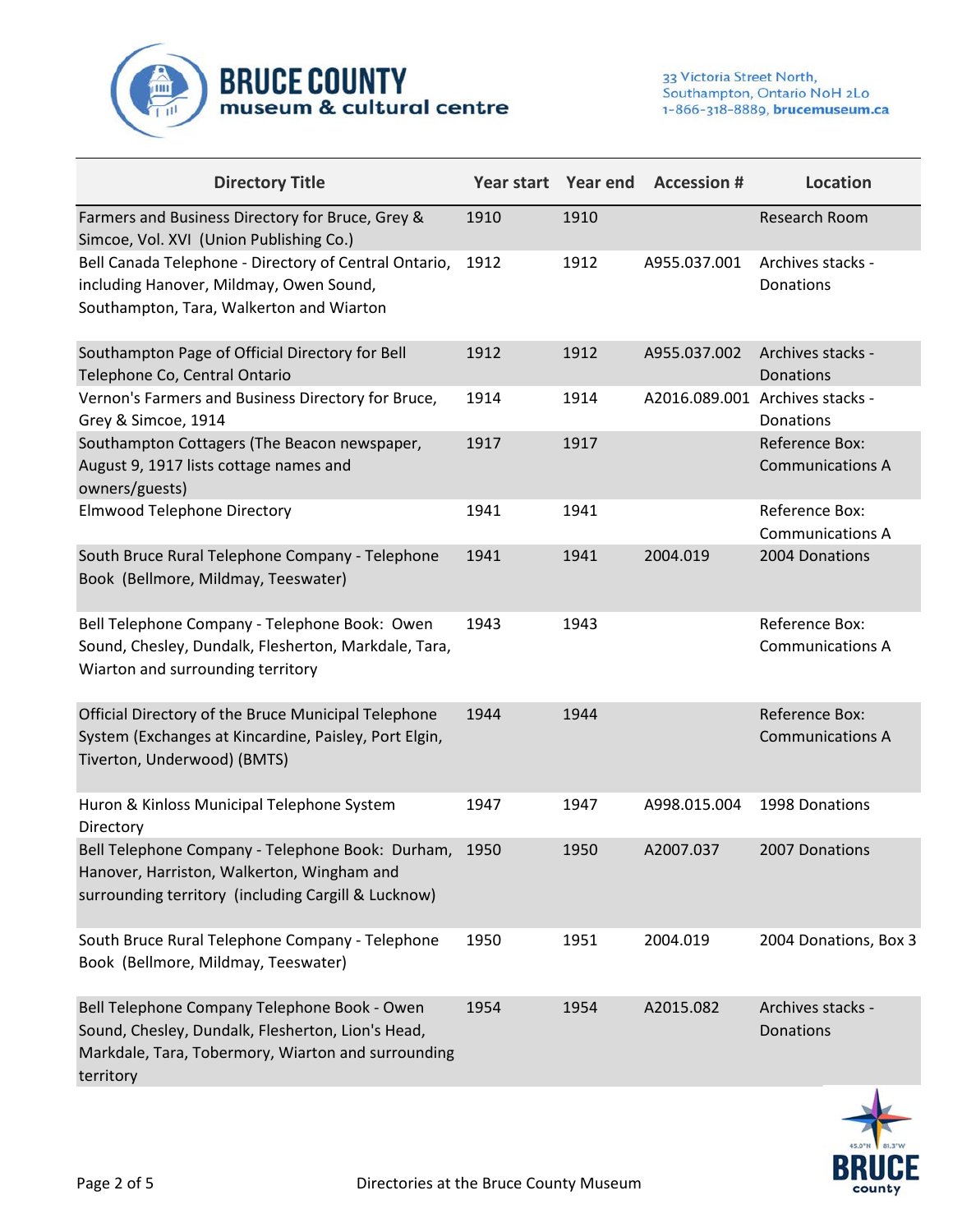

| <b>Directory Title</b>                                                                                                                                                                                                                           |      |      | Year start Year end Accession # | <b>Location</b>                           |
|--------------------------------------------------------------------------------------------------------------------------------------------------------------------------------------------------------------------------------------------------|------|------|---------------------------------|-------------------------------------------|
| Bell Telephone Company - Telephone Book: Durham,<br>Hanover, Harriston, Walkerton, Wingham and<br>surrounding territory (including Cargill & Lucknow)                                                                                            | 1957 | 1957 | A2007.037                       | 2007 Donations                            |
| Dunn & Bradstreet Reference Books (business town<br>locations and financial information)                                                                                                                                                         | 1957 | 1958 | A2014.003:<br>$1 - 6 - 4b$      | Archives stacks - Krug<br>Bros. business  |
| Southampton Cottage Directory                                                                                                                                                                                                                    | 1957 | 1957 | A2006.024                       | 2006 Donations                            |
| Bell Telephone Company - Telephone Book: Durham,<br>Hanover, Harriston, Walkerton, Wingham and<br>surrounding territory (including Cargill & Lucknow)                                                                                            | 1958 | 1958 | A2007.037                       | 2007 Donations                            |
| South Bruce Rural Telephone Company Limited<br>Directory                                                                                                                                                                                         | 1958 | 1958 |                                 | Archives stacks -<br>Donations            |
| Huron & Kinloss Municipal Telephone System<br>Directory                                                                                                                                                                                          | 1959 | 1959 | A998.015.005                    | Archives stacks -<br>Donations            |
| Bell Telephone Company Telephone Book, - Owen<br>Sound, Chesley, Dundalk, Flesherton, Lion's Head,<br>Markdale, Southampton, Tara, Tobermory, Wiarton<br>and surrounding territory                                                               | 1959 | 1959 | A2015.082                       | Archives stacks -<br>Donations            |
| Dunn & Bradstreet Reference Book (business town<br>locations and financial information)                                                                                                                                                          | 1960 | 1960 | A2014.003:<br>$1 - 6 - 4c$      | Archives stacks - Krug<br>Bros. business  |
| Port Elgin - Saugeen Cottage Directory / Beachers'<br>Association                                                                                                                                                                                | 1961 | 1963 | A998.003                        | Reference Box:<br><b>Communications B</b> |
| Official Directory of the Bruce Municipal Telephone<br>System (Exchanges at Kincardine, Paisley, Port Elgin,<br>Tiverton, Underwood) (BMTS)                                                                                                      | 1961 | 1964 |                                 | Reference Box:<br><b>Communications A</b> |
| Bell Telephone Company - Telephone Book: Durham,<br>Hanover, Harriston, Mount Forest, Walkerton,<br>Wingham and Surrounding Territory (Includes Allan<br>Park, Ayton, Cargill, Lucknow, Mildmay, Moorefield,<br>Palmerston, Neustadt, Teeswater) | 1962 | 1963 | AX2012.117                      | AX2012 donations                          |
| Bell Telephone Book: Owen Sound, Chesley, Dundalk, 1964<br>Flesherton, Lion's Head, Markdale, Southampton,<br>Tara, Tobermory, Wiarton and surrounding Territiory,<br>December 1963                                                              |      | 1964 | A2014.003:<br>$1 - 6 - 5c$      | Archives stacks - Krug<br>Bros. business  |
| Dunn & Bradstreet Reference Book (business town<br>locations and financial information)                                                                                                                                                          | 1963 | 1964 | A2014.003:<br>$1 - 6 - 4c$      | Archives stacks - Krug<br>Bros. business  |

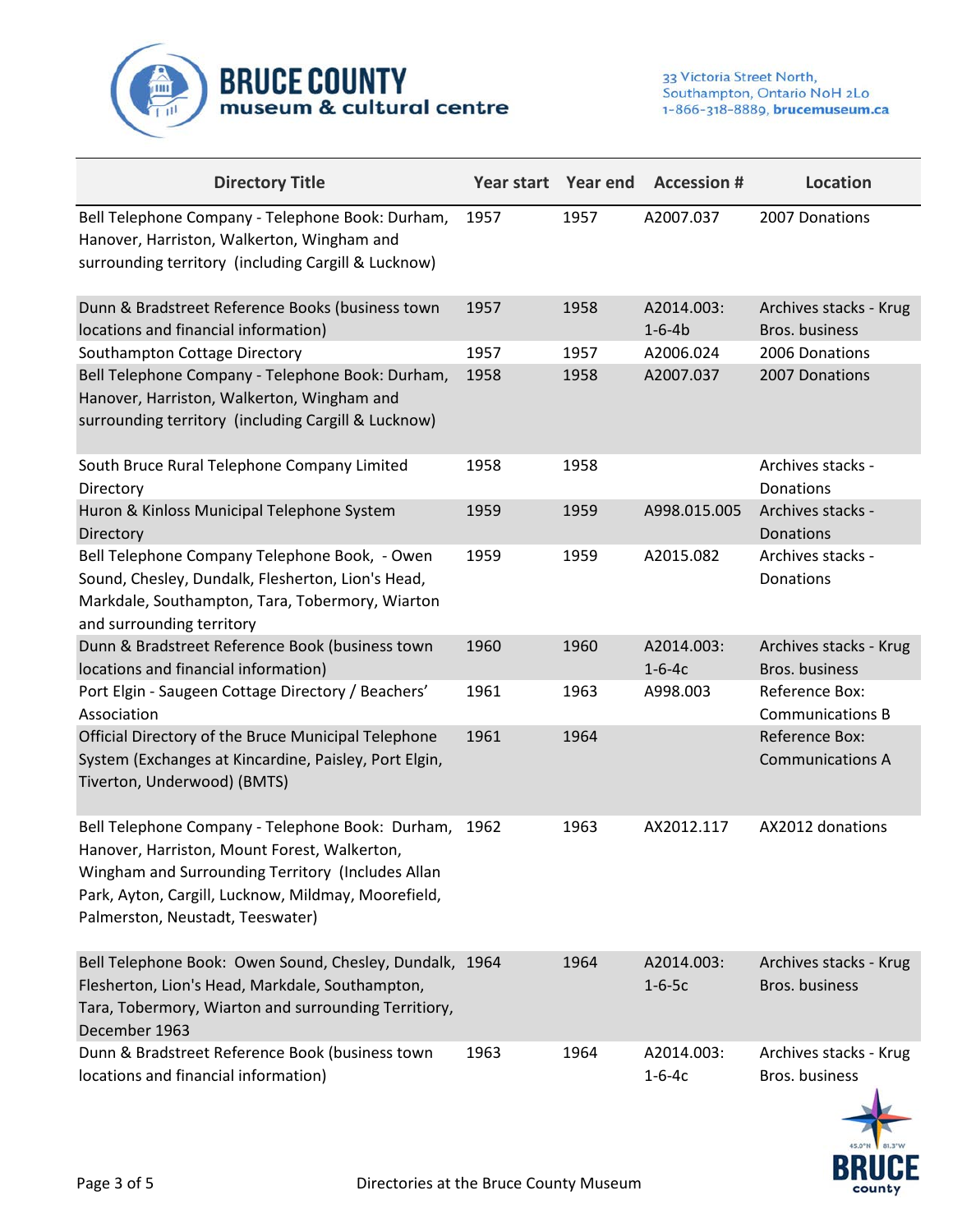

| <b>Directory Title</b>                                                                                                                                                                                                                                              |      |                          | Year start Year end Accession # | <b>Location</b>                                   |
|---------------------------------------------------------------------------------------------------------------------------------------------------------------------------------------------------------------------------------------------------------------------|------|--------------------------|---------------------------------|---------------------------------------------------|
| Port Elgin - Saugeen Cottage Directory / Beachers'<br>Association                                                                                                                                                                                                   | 1965 | 1970                     | A998.003                        | Reference Box:<br><b>Communications B</b>         |
| Industrial Handbook of the Georgian Bay Region of<br>Ontario - a directory                                                                                                                                                                                          | 1967 | 1967                     |                                 | Reference Box:<br>Industry & Railway B            |
| Southampton Cottage Directory                                                                                                                                                                                                                                       | 1969 | 1969                     |                                 | A2013.078.091 Archives stacks -<br>Donations      |
| Southampton Cottage Directory                                                                                                                                                                                                                                       | 1971 | 1971                     |                                 | A2013.078.092 Archives stacks -<br>Donations      |
| Canadian Trade Index: The Directory of Canadian<br>Manufacturers and their Products / The Canadian<br><b>Manufacturers' Association</b>                                                                                                                             | 1973 | 1973                     | A2014.003:<br>$1 - 6 - 4c$      | Archives stacks - Krug<br>Bros. business          |
| Canadian Trade Index: The Directory of Canadian<br>Manufacturers and their Products / The Canadian<br>Manufacturers' Association                                                                                                                                    | 1976 | 1976                     | A2014.003:<br>$1 - 6 - 4e$      | Archives stacks - Krug<br>Bros. business          |
| Dunn & Bradstreet Reference Books (business town<br>locations and financial information)                                                                                                                                                                            | 1973 | 1974                     | A2014.003:<br>$1 - 6 - 4e$      | Archives stacks - Krug<br>Bros. business          |
| Port Elgin - Saugeen Cottage Directory / Beachers'<br>Association                                                                                                                                                                                                   | 1973 | 1977                     | A998.003                        | Reference Box:<br><b>Communications B</b>         |
| <b>Tobermory Business Directory</b>                                                                                                                                                                                                                                 | 1975 | 1975                     | (enclosures -<br>misc.)         | A2013.009.013 Archives stacks -<br>Donations      |
| Bruce Women's Directory. It was published to meet<br>the need for information about services available to<br>the people of Bruce. The information is arranged by<br>topic: Education; Family & Social Services; Health;<br>Housing; Senior Citizens; Service Groups | 1977 | 1977                     |                                 | A2013.125.044 Archives stacks - 2013<br>Donations |
| Bruce Municipal Telephone System - Bruce Municipal<br>and Surrounding Territory Telephone Book (BMTS)                                                                                                                                                               | 1977 | 1998<br>(missing<br>'95) |                                 | <b>Reading Room</b>                               |
| Port Elgin - Saugeen Cottage Directory / Beachers'<br>Association                                                                                                                                                                                                   | 1982 | 1982                     | AX2004.0151                     | <b>Reading Room</b>                               |